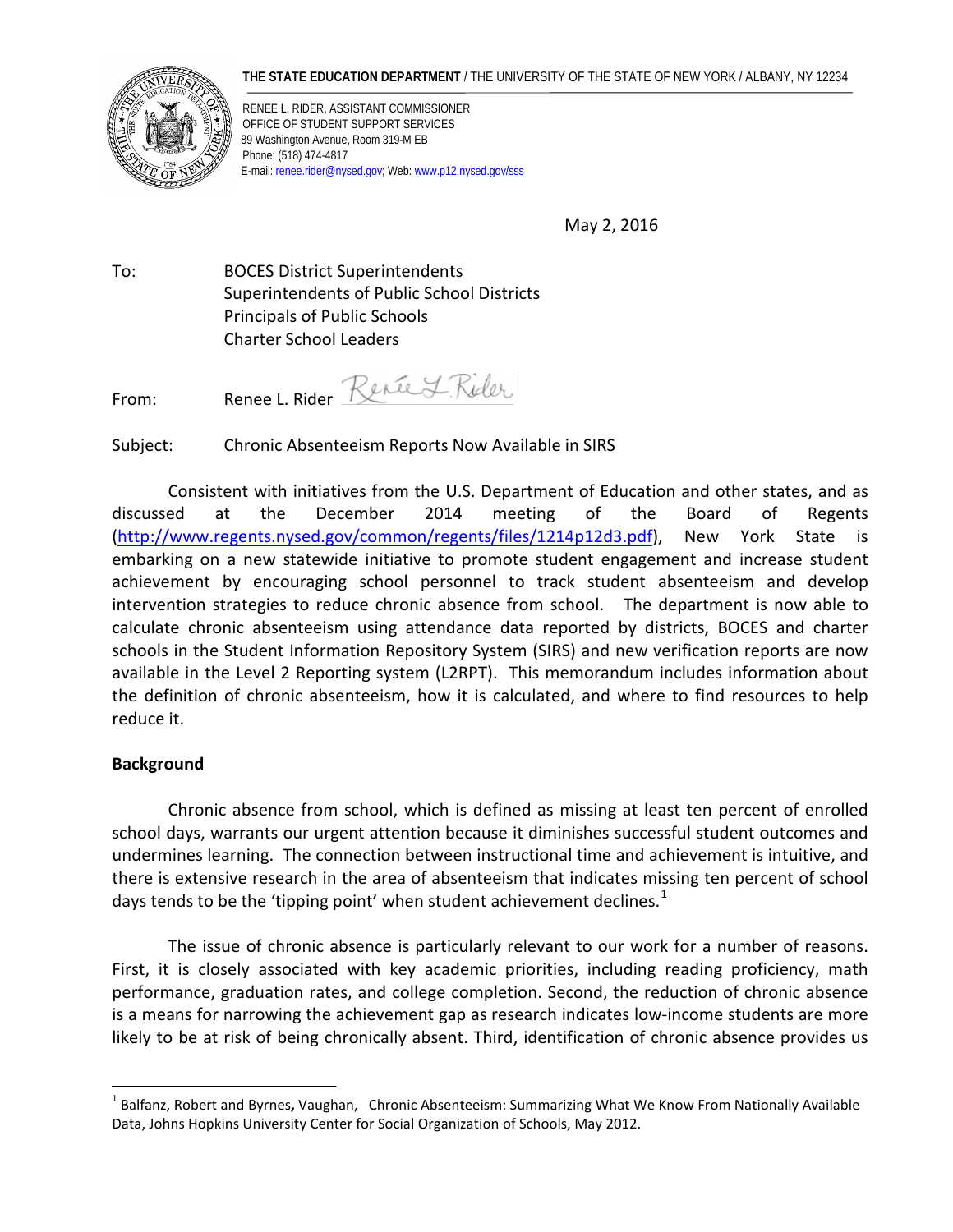with our earliest and possibly most direct indication that a student is at risk of school failure.<sup>[2](#page-1-0)</sup> In fact, the high prevalence of chronic absence among our youngest students is striking. Improving the ability to identify students at risk affords school staff the opportunity to engage students and their families early to ensure students are on track to learn and succeed.

Chronic absence differs from traditional attendance measures because its emphasis is on *missed instructional time*, which takes into account both unexcused and excused absences. This distinguishes it from truancy, which focuses exclusively on unexcused absences. Likewise, the calculation of an Annual Daily Attendance (ADA) rate can mask significant attendance deficiencies for certain students. Chronic absence provides a more refined view of individual students' attendance and gives the ability to identify specific students within our schools who repeatedly miss instruction.

Clearly, having students in school for instruction is a fundamental first step to helping students achieve. When students stop being chronically absent, they improve academically and are more likely to stay in school.

### **Call to Action**

 $\overline{a}$ 

Since 2014, the New York State Education Department (NYSED) has partnered with a number of New York State agencies on the "*Every Student Present"* campaign to raise awareness statewide about the impact that chronic absenteeism has on successful academic outcomes for children and adolescents, and to provide information to aid schools, families and communities to help reduce it. Resources include posters, parent fliers, and examples of successful intervention strategies and programs that are being used in school districts in New York to reduce chronic absence [\(http://www.everystudentpresent.org/\)](http://www.everystudentpresent.org/).

In addition, in October 2015, The U.S. Department of Education announced a nationwide initiative to reduce chronic absenteeism, "*Every Student, Every Day,*" a partnership with the U.S. Departments of Health and Human Services, Housing and Urban Development, and Justice, and released a joint memorandum to states, school districts, and communities. The joint memo calls on states to reduce chronic absenteeism by at least ten percent each year [\(http://www2.ed.gov/policy/elsec/guid/secletter/151007.html\)](http://www2.ed.gov/policy/elsec/guid/secletter/151007.html) and asks state and local education, health, housing, and justice agencies to work immediately and collaboratively to take the following action steps:

- Action Step 1: Generate and act on absenteeism data;
- Action Step 2: Create and deploy positive messages and measures;
- Action Step 3: Focus communities on addressing chronic absenteeism; and
- Action Step 4: Ensure responsibility across sectors.

<span id="page-1-0"></span>**<sup>2</sup>** Balfanz, Robert and Byrnes**,** Vaughan, *[Meeting the Challenge of Combating Chronic Absenteeism: Impact of the NYC](http://www.attendanceworks.org/wordpress/wp-content/uploads/2014/01/NYC-Chronic-Absenteeism-Impact-Report-Nov-2013.pdf)  [Mayor's Interagency Task Force on Chronic Absenteeism and School Attendance and Its Implications for Other Cities](http://www.attendanceworks.org/wordpress/wp-content/uploads/2014/01/NYC-Chronic-Absenteeism-Impact-Report-Nov-2013.pdf)*, Everyone Graduates Center, Johns Hopkins University School of Education, November 2013.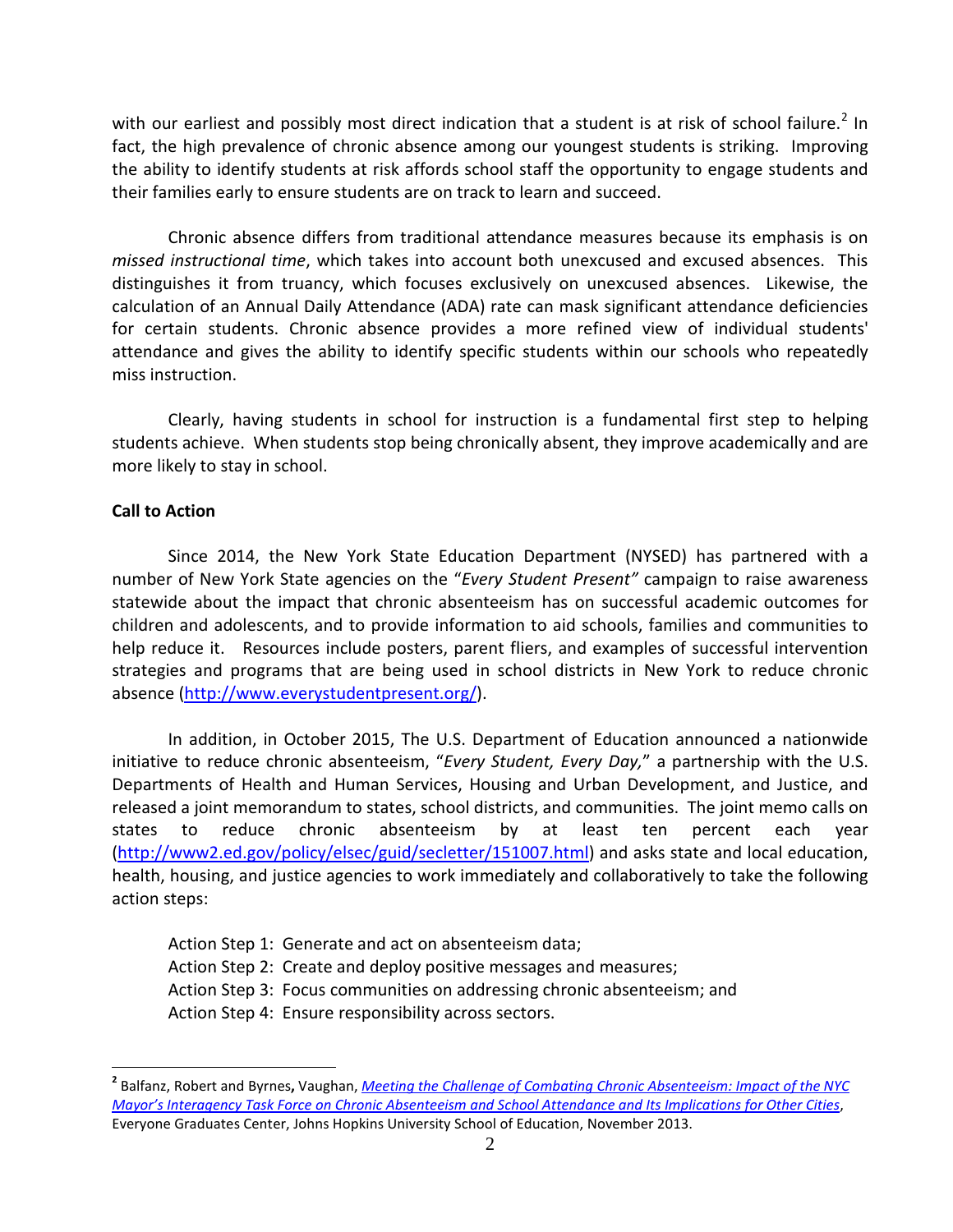The Every Student Succeeds Act (ESSA), passed in December 2015, includes chronic absenteeism reporting by states for Title I schools. Information about specific requirements will be shared with you when they are made available by the U.S. Department of Education.

# **Calculating Chronic Absenteeism Data**

Beginning in the 2013-14 school year, student daily attendance (excused, unexcused, tardy, and suspended) was first collected in the Student Information Repository System (SIRS). Districts, BOCES and charter schools should continue reporting student attendance data in SIRS, consistent with the requirements defined by local attendance policy.

Through consultation with school and district administrators, representatives from other states, and policy experts, SED staff have drafted business rules for calculating chronic absenteeism from data in SIRS. Simply stated, the chronic absenteeism rate for a school is the number of students who have been identified as chronically absent (excused and unexcused absences numbering ten percent or more of enrolled school days) as a percentage of the total number of students enrolled during the school year (denominator). Chronically absent students will be identified as such based on *the number of days a student is enrolled*. This is significant because students may enroll in the school or district during different points in the school year. For example, a student who misses four days of school and was enrolled from September 1 through January 31 would not be considered chronically absent. However, a student who is enrolled only for the month of December yet missed four days of school may be categorized as such. This definition has the advantage of identifying chronically absent students regardless of the point in time they enter the district or school.

In the definition of chronic absenteeism adopted by NYSED, the emphasis is on missed instruction, and as such, when determining chronic absenteeism, both unexcused and excused absences will be included. Suspensions will not be considered absences because suspended students must receive alternate instruction as long as the student is of compulsory school age.<sup>[3](#page-2-0)</sup> Similarly, a student who is not present in school for an extended period of time for medical reasons would receive instruction at home and would not be reported as absent.

New attendance and chronic absenteeism verification reports are now available in L2RPT. A brief description of the reports is provided below; more specific information is available in the report guide posted here: http://www.p12.nysed.gov/irs/level2reports/SIRS-360--361 combinedReportGuide.pdf

• **Year-to-Date Student Attendance/Absenteeism Summary Report**: this report provides, by grade or by student subgroup, a year-to-date summary of attendance days, students enrolled during the school year, the number and percentage of students absent between 0- 4% of enrolled school days, 5-9% of enrolled school days (at-risk of becoming chronically absent), and 10% or more of enrolled school days (chronically absent). As with other

 $\overline{a}$ 

<span id="page-2-0"></span><sup>&</sup>lt;sup>3</sup> Matter of Ackert, 30 Ed. Dept. Rep 31.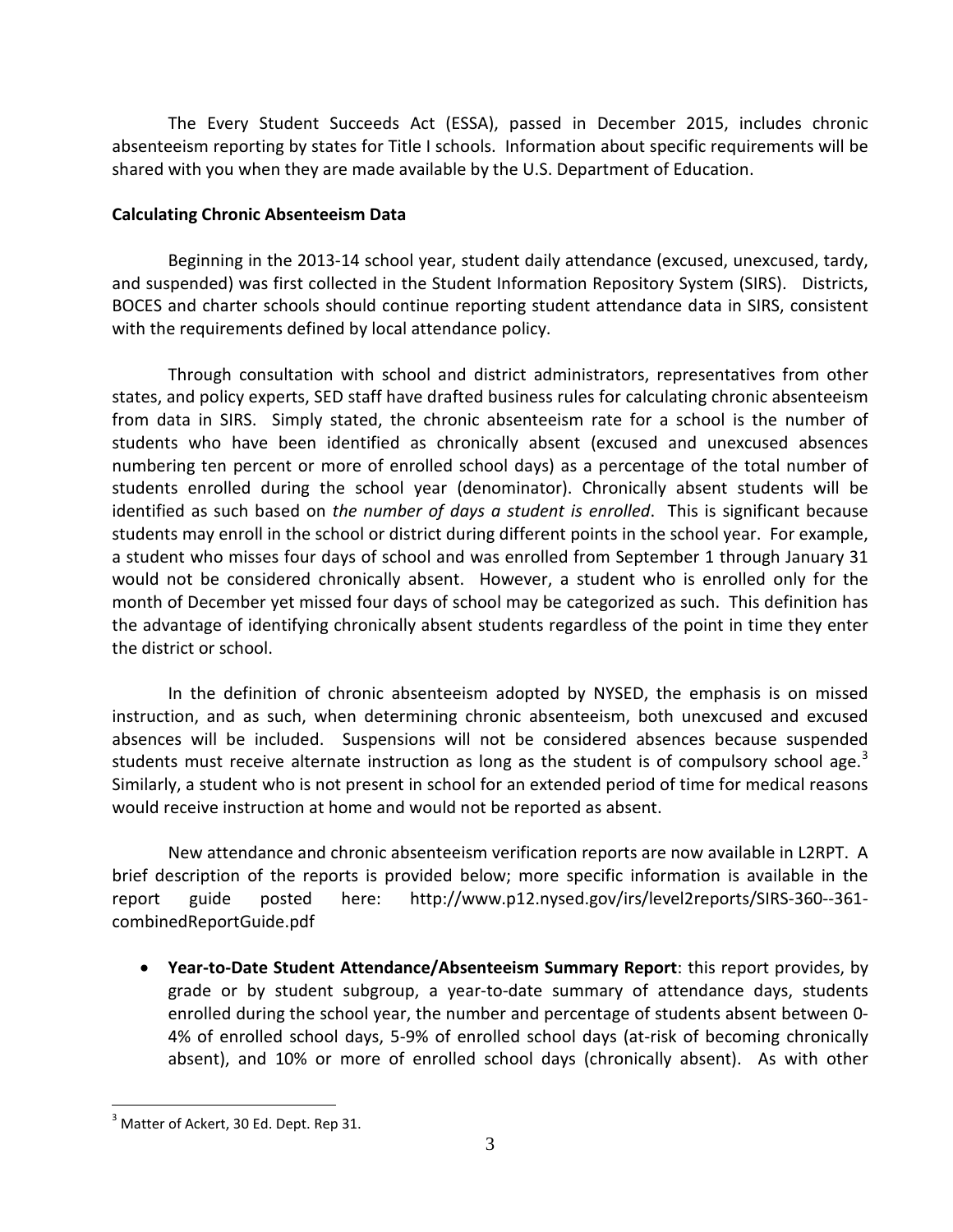summary reports in L2RPT, designated staff can "drill through" from the summary report to a student detail report that shows for each student, the number of days enrolled, present, and absent, and start and end enrollment dates.

• **Student Attendance Daily Summary Report**: this report provides a daily summary count of students enrolled, absent and tardy. This report is intended to provide a brief summary of the daily student attendance records being reported in SIRS to simplify the task of verification. As with other summary reports in L2RPT, designated staff can "drill through" from the summary report to a student detail report that shows for each day, the students who are included in the summary count.

To take advantage of the information provided in the reports, every effort should be made to submit complete and accurate attendance data to SIRS, however, there will be no certification required for the new attendance and chronic absenteeism reports for the 2015-16 school year, and the data will not be included in the 2015-16 school year Report Cards.<sup>[4](#page-3-0)</sup> To ensure accuracy of the data in the repository and the reports, establishing an internal process for verification that meets the individual needs of the district or school, and communication between the data coordinator and the attendance official will be an important part of submitting and verifying attendance data in SIRS.

Feedback provided from school and district administrators regarding this initiative included requests to make use of the attendance data being collected in SIRS to provide attendance details for out of district placed students to the home district. SED anticipates working with district and BOCES staff in 2016-17 to develop an additional attendance report for out of district placed students. If possible, BOCES locations should begin reporting student daily attendance data in SIRS to support this work.

Successful intervention strategies to reduce chronic absenteeism will require early identification of students who are chronically absent, or at-risk of becoming chronically absent, and it is understood that schools must establish internal processes and procedures to do so. SED is developing and distributing these year-to-date absenteeism reports so that all schools have access to a uniform method of identifying students who are academically at risk because of excessive absence from school using a standard statewide definition.

You will find additional links to some of the resources mentioned in this memo and some highlights of research in the attachment. We look forward to continuing to work with you on this important initiative. If you have questions or concerns, or have suggestions for how to improve the reports, please contact Student Support Services at (518) 486-6090 or [StudentSupportServices@nysed.gov.](mailto:StudentSupportServices@nysed.gov?subject=Chronic%20Absenteeism)

<span id="page-3-0"></span> $4$  Note that the chronic absenteeism data calculated from SIRS for the 2015-16 school year will be used as baseline data for the 2016-17 school year for Persistently Struggling and Struggling Schools in receivership that selected chronic absenteeism as one of their Demonstrable Improvement Indicators.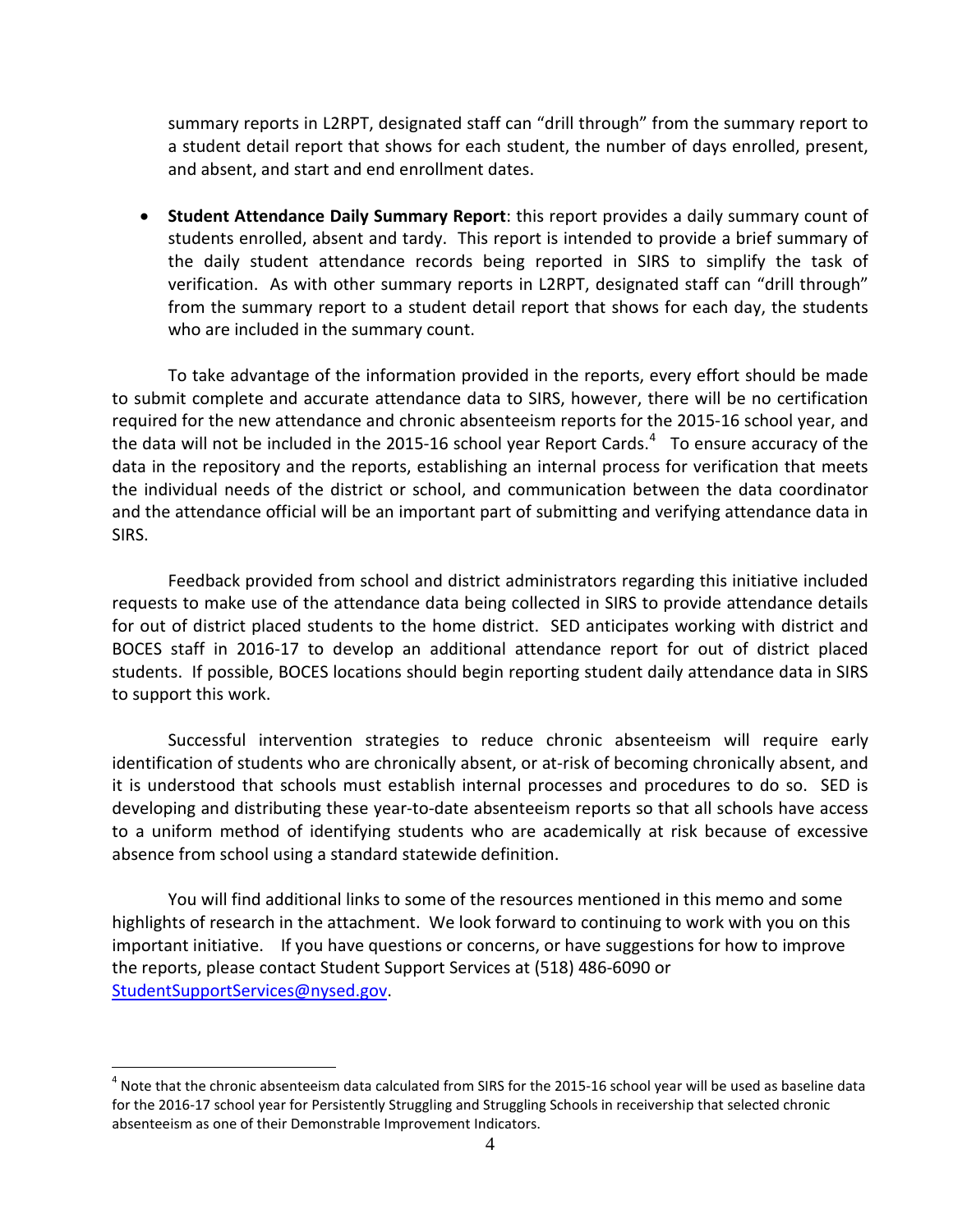# **Appendix**

Please take a moment to visit the following websites for additional information and resources to help students and their families engage in school:

*Every Student Present* [\(http://www.everystudentpresent.org/\)](http://www.everystudentpresent.org/) *Attendance Works* [\(http://www.attendanceworks.org/\)](http://www.attendanceworks.org/) *Every Student, Every Day/USDOE Community Toolkit to Address and Eliminate Chronic Absenteeism (*<http://www2.ed.gov/about/inits/ed/chronicabsenteeism/index.html>*)* 

The bullets below highlight research that underscores the link between chronic absence and school outcomes. The findings span studies from preschool through college:

- students who are chronically absent in preschool are five times more likely to be chronically absent in second grade; $5$
- compared to children with average attendance, chronically absent students gained 14 percent fewer literacy skills in kindergarten; in first grade they had 15 percent fewer literacy skills and 12 percent fewer math skills;<sup>[6](#page-4-1)</sup>
- chronic absence in kindergarten was associated with lower academic performance in first grade, the impact is twice as great for students in low-income families;  $^7$  $^7$
- students identified as academically ready at the beginning of kindergarten but who were chronically absent in kindergarten and first grade scored 60 points below students with good attendance on third grade reading tests;<sup>[8](#page-4-3)</sup>
- by sixth grade, chronic absence is one of three early warning signs that a student is more likely to drop out of school, and ninth grade student attendance has been shown to be a better predictor of dropout than eighth grade scores;
- course performance in the ninth grade was the strongest predictor of student graduation and chronic absence was the strongest predictor of course performance;<sup>[9](#page-4-4)</sup>
- fifty percent of students who miss two or more days of school in September miss a month or more of school for the school year;<sup>[10](#page-4-5)</sup>and
- among students who graduate, those who missed ten or more school days during tenth grade had a 25 percentage point difference in their post-secondary enrollment rates.<sup>[11](#page-4-6)</sup>

 $\overline{a}$ 

<span id="page-4-0"></span><sup>&</sup>lt;sup>5</sup> Ehrlich Stacy B. et al., Preschool Attendance in Chicago Public Schools: Relationships with Learning Outcomes and [Reasons for Absences,](http://www.attendanceworks.org/wordpress/wp-content/uploads/2014/06/CCSR-Pre-K-Attendance-Full-Report-May-2014-revised.pdf) University of Chicago, Consortium on Chicago School Research, May 2014.<br><sup>6</sup> Ready, Douglas D., *Socioeconomic Disadvantage, School Attendance, and Early Cognitive Development: The* 

<span id="page-4-1"></span>*[Differential Effects of School Exposure,](http://www.attendancecounts.org/wordpress/wp-content/uploads/2010/04/Ready-2010-2.pdf)* Sociology of Education, October 2010**.** <sup>7</sup> Chang, Hedy & Romero, Mariajose**,** *[Present, Engaged & Accounted For: The Critical Importance of Addressing Chronic](http://www.nccp.org/publications/pub_837.html)* 

<span id="page-4-2"></span>*[Absence in the Early Grades](http://www.nccp.org/publications/pub_837.html),* National Center for Children in Poverty: NY: NY, September 2008.<br><sup>8</sup> Attendance in Early Elementary Grades: Associations with Student Characteristics, School Readiness and Third Grade

<span id="page-4-3"></span>[Outcomes,](http://www.attendanceworks.org/wordpress/wp-content/uploads/2010/12/ASR-Mini-Report-Attendance-Readiness-and-Third-Grade-Outcomes-7-8-11.pdf) Applied Survey Research, May 2011.<br><sup>[9](http://www.attendanceworks.org/wordpress/wp-content/uploads/2010/12/ASR-Mini-Report-Attendance-Readiness-and-Third-Grade-Outcomes-7-8-11.pdf)</sup> Allensworth, Elaine and Easton, John, *What Matters for Staying On-track and Graduating in Chicago Public High* 

<span id="page-4-4"></span>*[Schools: A Close Look at Course Grades, Failures, and Attendance in the Freshman Year.](http://ccsr.uchicago.edu/sites/default/files/publications/07%20What%20Matters%20Final.pdf)* Chicago, IL: University of Chicago, Consortium on Chicago School Research, July 2007

<span id="page-4-6"></span><span id="page-4-5"></span><sup>10</sup> Olson, Linda S.**,** *[Why September Matters: Improving Student Attendance,](http://baltimore-berc.org/wp-content/uploads/2014/08/SeptemberAttendanceBriefJuly2014.pdf)* Baltimore Education Research Consortium, July 2014.